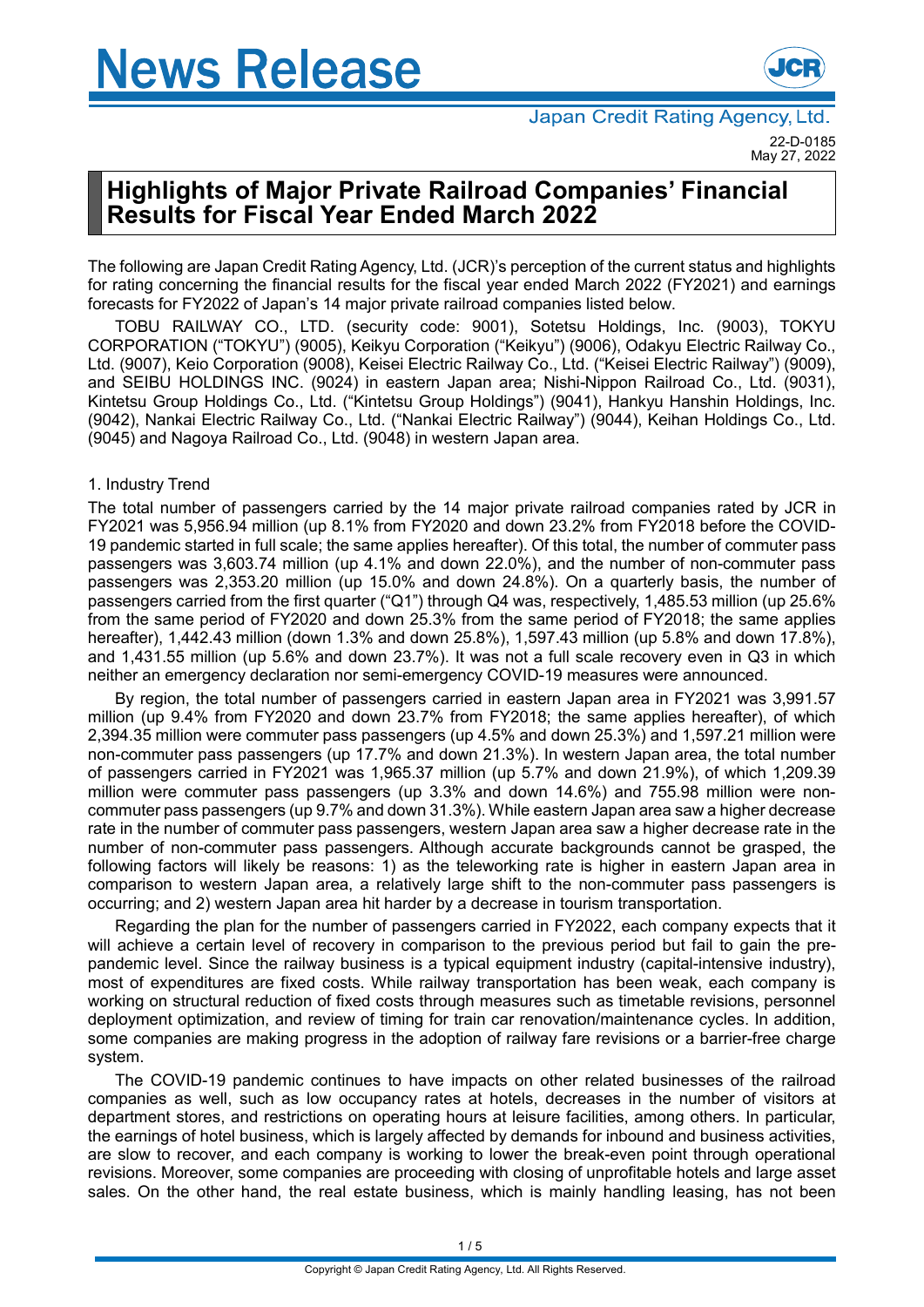

negatively impacted by the pandemic significantly. Although there has been a slight decrease in rent revenue from the leasing of commercial facilities due to tenant closures and so forth, office leasing, which is developed in prime locations, mainly in front of train stations, maintains low vacancy rates.

## 2. Financial Results

The total operating income of the 14 major private railroad companies in FY2021 was 134.3 billion yen (operating loss of 263.1 billion yen in FY2020; the same applies hereafter).Although the income improved from the previous period, it is still low compared to 731.9 billion yen, etc. in pre-pandemic FY2018. By segment, operating loss in the transportation segment was 44.7 billion yen (operating loss of 217.1 billion yen), and operating income in related segments (total of segments other than transportation) was 179.0 billion yen (operating loss of 45.9 billion yen).

The transportation segment reported an operating loss for the second consecutive period, failing to achieve a full recovery in railway transportation. However, railways income improved by around 10% from the previous period, and the size of loss has been reduced with cost structural reforms progressed by each company. Looking at railway transportation revenue on an individual company basis, TOKYU's decline rate (in comparison to FY2018) in the 30% range is higher than other companies' rates in the 10 to 20% range. However, TOKYU's decline rate of non-commuter pass transportation revenue is relatively small, which can suggest that a shift from commuting pass transportation has been progressing. For Keisei Electric Railway and Nankai Electric Railway, decline rates for non-commuting pass transportation are high, which seems to show a significant impact of a decrease in demand for paid airport express service. The two companies have constrained costs to a certain degree through suspension of operation of paid express service, etc. However, because there is concern that the recovery of demand for inbound may be later than that of domestic transportation, attention should be paid to moves of non-commuting pass transportation of these companies and their measures when demand recovery delays.

Related segments moved into the black. That said, looking at the breakdown of business portfolio, while the real estate business continues to record steady profits, the hotel business and the leisure business are seeing a recovery but still in the red at many companies. For this, while companies with high percentages of the hotel and leisure businesses are slow in income recovery speed, those with a high percentage of the real estate leasing business are seeing relatively small income fluctuations in comparison to the previous period. Meanwhile, some companies, such as TOKYU and Keikyu, pushed up profits through large property sales.

Affected by earnings deterioration under the COVID-19 pandemic, the financial structure of each company worsened as of the end of FY2020. For FY2021, however, because 13 out of the 14 companies secured a bottom line surplus, the total of equity capital at end-FY2021 recovered to 5,224.0 billion yen (5,120.8 billion yen at end-FY2020; the same applies hereafter) with an equity ratio of 27.9% (27.3%). In addition, while operating cash flow is recovering, many companies continued to restrain capital investments, which led to a positive free cash flow totaling 294.2 billion yen in FY2021. As a result, 8 out of the 14 companies saw a decrease in interest-bearing debt. The total outstanding interest-bearing debt of the 14 companies (JCR assumption) at end-FY2021 stood at 9,238.5 billion yen (9,427.50 billion yen). In particular, Kintetsu Group Holdings, which conducted large sales of hotel business assets, etc., reduced the total balance of debts and bonds by 120 billion yen from the end of the previous period.

### 3. Highlights for Rating

The total operating revenue and the total operating income of the 14 companies for FY2022 are planned to be 6,709.3 billion yen (up 12.7% year on year) and 347.8 billion yen (up 158.9% year on year), respectively. If factors such as a reactionary decline from international logistics which was strong in the previous period and large property sales are excluded, the prospects incorporate demand recoveries in almost all major segments. That said, each company's forecast figures are based on the assumption that there will remain impacts of the pandemic and projection for the degree of recovery vary. The business environment is unclear and the operations of railway transportation and hotel are highly likely to change with the presence or absence of restriction on action such as an emergency declaration. JCR, hence, will pay attention to trends in monthly figures, among others.

For the time being, from a perspective of rating, JCR will focus on progress in the following efforts:

(i) Lowering of the break-even point

The railway and hotel businesses have a heavy burden of fixed costs. In addition, even if the COVID-19 pandemic comes to an end, there might be structural changes in the manner of action through the spread of teleworking, web meeting, etc. In order to ensure profits while facing such a structural decline, lowering of the break-even point continues to be an important issue. In FY2020, companies took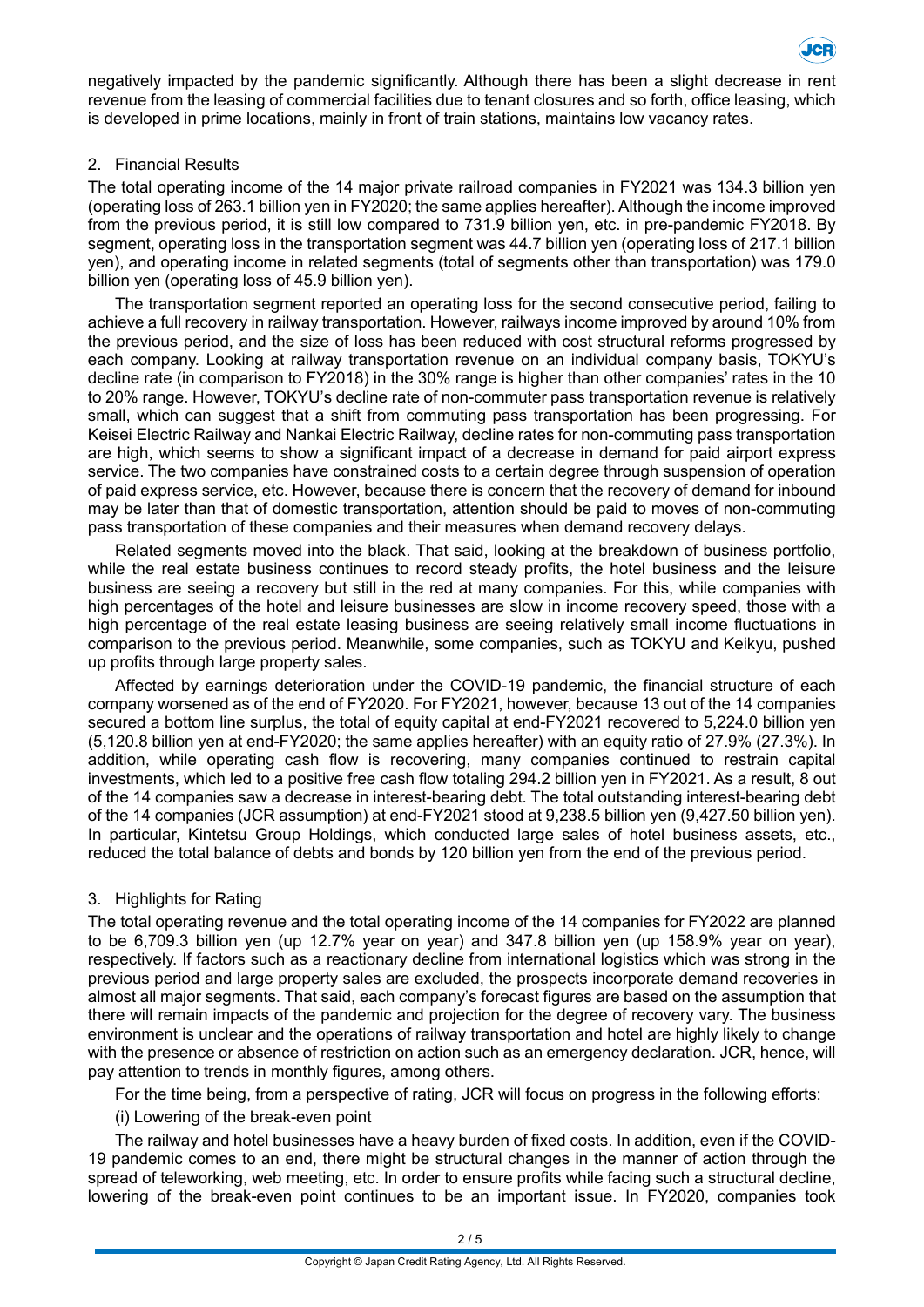

emergency measures to reduce costs, but in FY2021, each company shifted in its axis of efforts to structural cost reduction. For FY2022 and onward, polices to work on personnel deployment optimization, review of timing for train car renovation/maintenance cycles, operational efficiency improvement, etc. were set forth. JCR will confirm the progress and results of such measures.

(ii) Application of railway fare revisions or adoption of a barrier-free charge system

In the railway business, a large amount of costs are required to maintain infrastructure, and safety measure investments including platform barriers will continue to be needed going forward. In order to pay for such maintenance/management costs while the aforementioned structural demand decrease is concerned, there are moves toward the application of railway fare revisions or the adoption of a barrierfree charge system. In either case, it will likely be FY2023 and onward that the measures will fully contribute to earnings. If the measures are realized, a certain level of earnings improvement effect will be expected.

(iii) Improvement of the finical position

To recovery the financial structure hit hard by the COVID-19 pandemic remains an important issue. Because earnings hit the bottom and most of special losses including impairment loss seem to have been booked, there is little concern that their equity capital will be further impaired going forward. However, especially for the companies with large redevelopment projects underway or planned, there is possibility that the financial burden of interest-bearing debt will significantly exceed operating cash flow. Therefore, it will be firstly important to decrease the impact on the financial base by recovering cash flow generation capacity, and JCR will pay attention to whether the companies can realize the effects of the aforementioned cost structure reforms, etc. early, in tandem with the demand recovery status. Moreover, when large-scale projects are underway, it is important to reduce financial burdens by carefully examining investment details and schedules, etc. Some companies have set forth asset-light strategies, such as securitizing or sale of assets held, as a way to improve their financial soundness. JCR is focusing on whether they can strengthen their financial position through the off-balancing of assets and can realize profitability improvement effect by compressing unprofitable assets.

Naoki Kato, Yusaku Hokakubo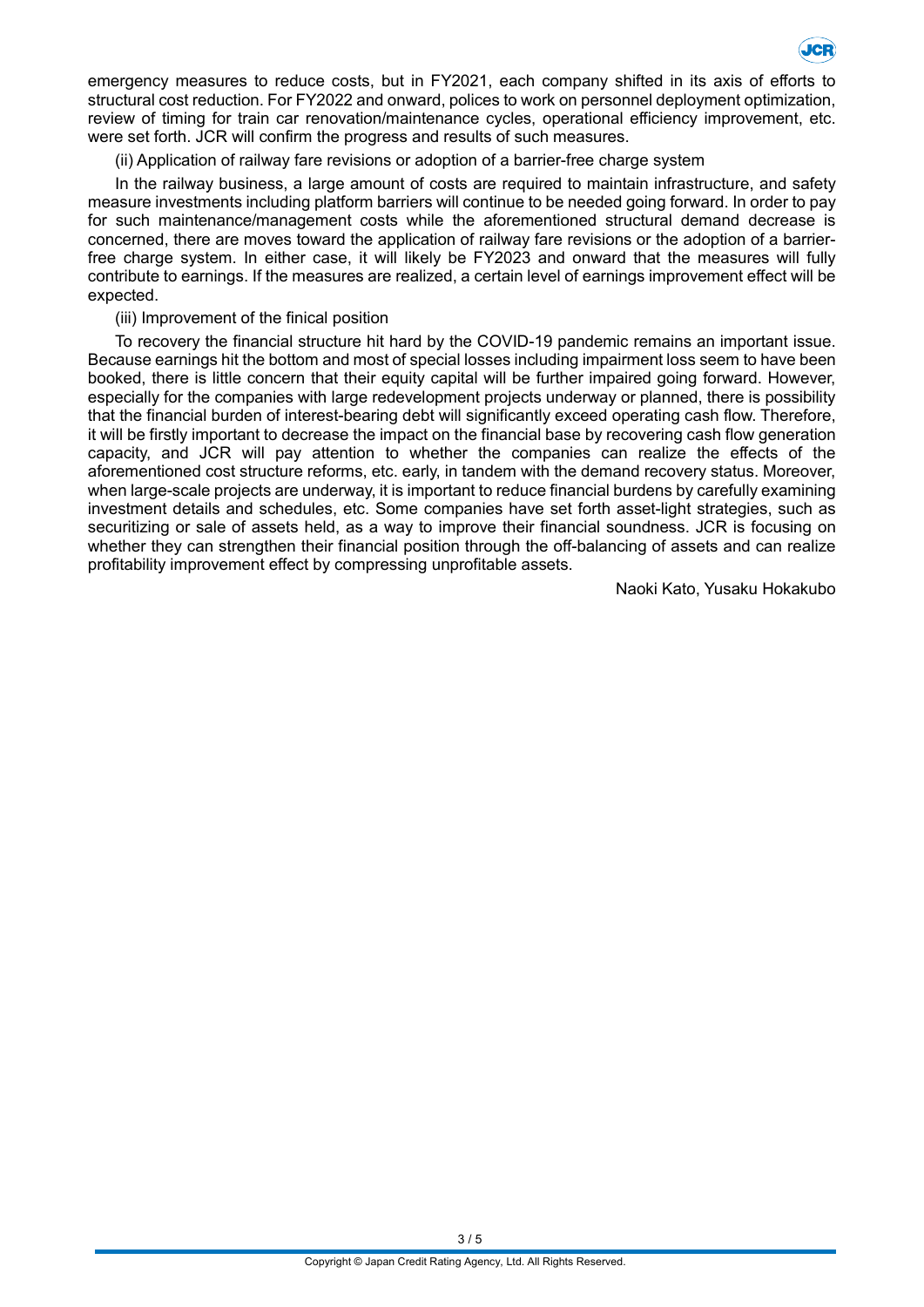

## (Chart) Consolidated Business Performance of 14 Major Private Railroad Companies

(JPY100 mn, %, times)

|                          |                  |          | 14 Companies Total       |          | Eastern Japan Total   |          | Western Japan Total   |
|--------------------------|------------------|----------|--------------------------|----------|-----------------------|----------|-----------------------|
|                          |                  |          | YoY Change (%)           |          | YoY Change (%)        |          | YoY Change (%)        |
| <b>Operating Revenue</b> | FY2017           | 75,425   | 2.3                      | 40,293   | 2.0                   | 35,131   | 2.6                   |
|                          | FY2018           | 77,777   | 3.1                      | 41,764   | 3.7                   | 36,013   | 2.5                   |
|                          | FY2019           | 77,075   | $-0.9$                   | 41,931   | 0.4                   | 35,143   | $-2.4$                |
|                          | FY2020           | 56,726   | $-26.4$                  | 31,345   | $-25.2$               | 25,381   | $-27.8$               |
|                          | FY2021           | 59,524   | 4.9                      | 31,366   | 0.1                   | 28,157   | 10.9                  |
| Operating Income         | FY2017           | 6,973    | 0.8                      | 3,946    | $-0.1$                | 3,026    | 2.0                   |
|                          | FY2018           | 7,319    | 5.0                      | 4,181    | 6.0                   | 3,138    | 3.7                   |
|                          | FY2019           | 6,242    | $-14.7$                  | 3,495    | $-16.4$               | 2,746    | $-12.5$               |
|                          | FY2020           | $-2,631$ |                          | $-1,815$ |                       | $-816$   |                       |
|                          | FY2021           | 1,343    |                          | 522      |                       | 820      |                       |
| Ordinary Income          | FY2017           | 6,824    | 2.2                      | 3,886    | 0.2                   | 2,937    | 4.9                   |
|                          | FY2018           | 7,219    | 5.8                      | 4,173    | 7.4                   | 3,045    | 3.7                   |
|                          | FY2019           | 6,047    | $-16.3$                  | 3,435    | $-17.8$               | 2,611    | $-14.3$               |
|                          | FY2020           | $-2,668$ |                          | $-2,015$ |                       | $-652$   |                       |
|                          | FY2021           | 1,828    |                          | 601      |                       | 1226     |                       |
| Net Income               | FY2017           | 4,451    | $-0.1$                   | 2,714    | $-0.8$                | 1,736    | 0.8                   |
|                          | FY2018           | 4,414    | $-0.8$                   | 2,686    | $-1.0$                | 1,727    | $-0.5$                |
|                          | FY2019           | 3,326    | $-24.6$                  | 1,807    | $-32.7$               | 1,519    | $-12.0$               |
|                          | FY2020           | $-4,355$ | -                        | $-2,913$ | $\blacksquare$        | $-1,441$ |                       |
|                          | FY2021           | 1,575    | $\overline{\phantom{0}}$ | 605      | $\blacksquare$        | 970      |                       |
|                          |                  |          |                          |          |                       |          |                       |
|                          |                  |          | 14 Companies Total       |          | Eastern Japan Total   |          | Western Japan Total   |
|                          |                  | 12,585   | YoY Change (%)<br>1.1    | 7,346    | YoY Change (%)<br>0.6 | 5,239    | YoY Change (%)<br>1.9 |
| <b>EBITDA</b>            | FY2017           | 13,090   | 4.0                      | 7,699    | 4.8                   | 5,391    | 2.9                   |
|                          | FY2018<br>FY2019 | 12,343   | $-5.8$                   | 7,254    | $-5.9$                | 5,088    | $-5.7$                |
|                          | FY2020           | 3,547    | $-71.3$                  | 2,043    | $-71.8$               | 1,504    | $-70.4$               |
|                          | FY2021           | 7,299    | 105.8                    | 4,200    | 105.6                 | 3,098    | 106.0                 |
| <b>Equity Capital</b>    | FY2017           | 51,748   | 8.4                      | 29,905   | 8.4                   | 21,842   | 8.4                   |
|                          | FY2018           | 54,821   | 5.9                      | 31,800   | 6.3                   | 23,021   | 5.4                   |
|                          | FY2019           | 55,352   | 1.0                      | 31,797   | 0.0                   | 23,554   | 2.3                   |
|                          | FY2020           | 51,208   | $-7.5$                   | 29,060   | $-8.6$                | 22,147   | $-6.0$                |
|                          | FY2021           | 52,240   | 2.0                      | 29,198   | 0.5                   | 23,041   | 4.0                   |
| Interest-bearing Debt    | FY2017           | 82,636   | $-0.3$                   | 48,454   | 0.9                   | 34,182   | $-1.8$                |
|                          | FY2018           | 83,852   | 1.5                      | 49,430   | 2.0                   | 34,422   | 0.7                   |
|                          | FY2019           | 86,226   | 2.8                      | 51,219   | 3.6                   | 35,006   | 1.7                   |
|                          | FY2020           | 94,275   | 9.3                      | 54,482   | 6.4                   | 39,793   | 13.7                  |
|                          | FY2021           | 92,358   | $-2.0$                   | 53,687   | $-1.5$                | 38,670   | $-2.8$                |
| <b>Equity Ratio</b>      | FY2017           | 29.3     |                          | 29.9     |                       | 28.7     |                       |
|                          | FY2018           | 30.2     |                          | 30.7     |                       | 29.5     |                       |
|                          | FY2019           | 30.1     |                          | 30.2     |                       | 29.9     |                       |
|                          | FY2020           | 27.3     |                          | 27.6     |                       | 27.0     |                       |
|                          | FY2021           | 27.9     |                          | 27.8     |                       | 28.1     |                       |
| <b>DER</b>               | FY2017           | 1.6      |                          | 1.6      |                       | 1.6      |                       |
|                          | FY2018           | 1.5      |                          | 1.6      |                       | 1.5      |                       |
|                          | FY2019           | 1.7      |                          | 1.6      |                       | 1.5      |                       |
|                          | FY2020           | 1.8      |                          | 1.9      |                       | 1.8      |                       |
|                          | FY2021           | 1.8      |                          | 1.8      |                       | 1.7      |                       |
| Interest-bearing Debt/   | FY2017           | 6.6      |                          | 6.6      |                       | 6.5      |                       |
| <b>EBITDA Ratio</b>      | FY2018           | 6.4      |                          | 6.4      |                       | 6.4      |                       |
|                          | FY2019           | 7.0      |                          | 7.1      |                       | 6.9      |                       |
|                          | FY2020           | 26.6     |                          | 26.7     |                       | 26.5     |                       |
|                          | FY2021           | 12.7     |                          | 12.8     |                       | 12.5     |                       |

Source: Prepared by JCR based on financial materials of above companies